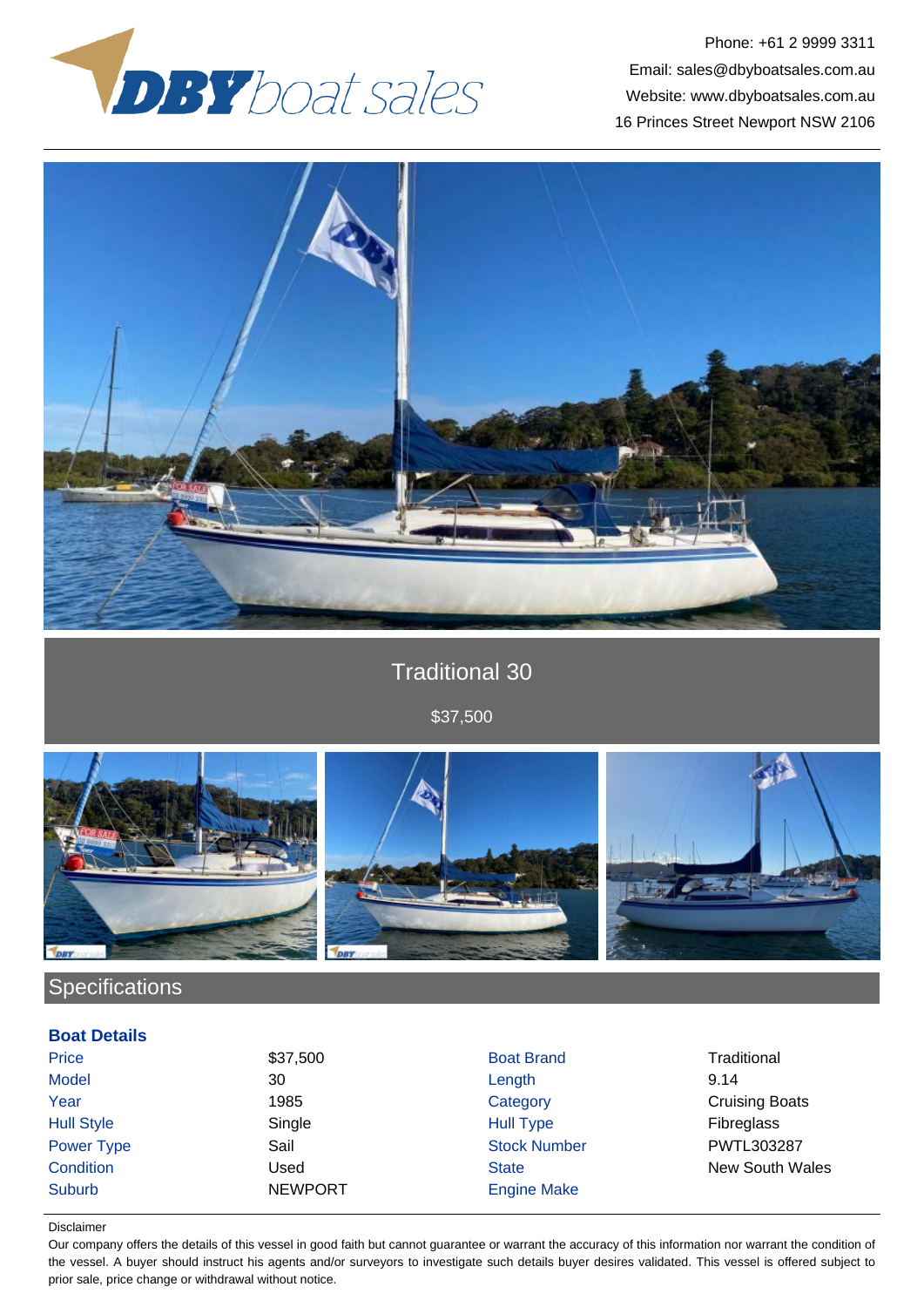

Phone: +61 2 9999 3311 Email: sales@dbyboatsales.com.au Website: www.dbyboatsales.com.au 16 Princes Street Newport NSW 2106

## **Description**

1985 Traditional 30 now for sale exclusively with DBY Boat Sales.

Traditional 30 yachts are amongst one of the most popular choices for couples or families wanting to get into yachting. It's hard to get any easier than a Traditional 30.

This Traditional 30 designed by Peter Cole and launched in 1985 is in very good original condition. Traditional 30's are renowned for the overall volume internally and often out size a 32-footer for space and comfort.

This boat has been owned by the same owner for many years (only the 2nd owner) and they have kept her in excellent condition all round.

Aluminium mast and boom with stainless steel rigging which was replaced 2011.

The 2-cylinder 20hp Bukh diesel engine is in excellent working order with maintenance records available.

A large settee down below accommodates 6 and converts to be another double amidships. There is a generous V double in the bow and 1 quarter berth to aft. A private and fully enclosed head is aft of the forward stateroom bulkhead.

Full boat covers from stern to forward of the mast plus a large boom tent-sun awning for additional protection from the weather. Battened mainsail and furling genoa makes for simple sailing.

A recent antifoul December 2021 has been done so this one is ready to go.

A perfect upgrade from something a little smaller or a very suitable boat for a couple or small family.

| <b>Features</b>                   |                                                                            |
|-----------------------------------|----------------------------------------------------------------------------|
| <b>Designer</b>                   | Peter Cole                                                                 |
| <b>Builder</b>                    | <b>Traditional Yachts</b>                                                  |
| Water (Potable) Capacity (I)      | 100                                                                        |
| <b>Hull Construction Material</b> | <b>GRP</b>                                                                 |
| <b>Hull Type</b>                  | Mono                                                                       |
| <b>Deck Construction Material</b> | <b>GRP</b>                                                                 |
| <b>Country Origin</b>             | Australia                                                                  |
| Length (feet)                     | 30                                                                         |
| Length $(m)$                      | 9.14                                                                       |
| Draft (m)                         | 1.5                                                                        |
| Draft (feet)                      | 5                                                                          |
| <b>Keel/Ballast</b>               | Lead fin keel                                                              |
| <b>Number of Helms</b>            | 1                                                                          |
| <b>Engine Notes</b>               | Bukh 20hp diesel shaft drive with dripless seal. Heat and sound insulated. |

Disclaimer

Our company offers the details of this vessel in good faith but cannot guarantee or warrant the accuracy of this information nor warrant the condition of the vessel. A buyer should instruct his agents and/or surveyors to investigate such details buyer desires validated. This vessel is offered subject to prior sale, price change or withdrawal without notice.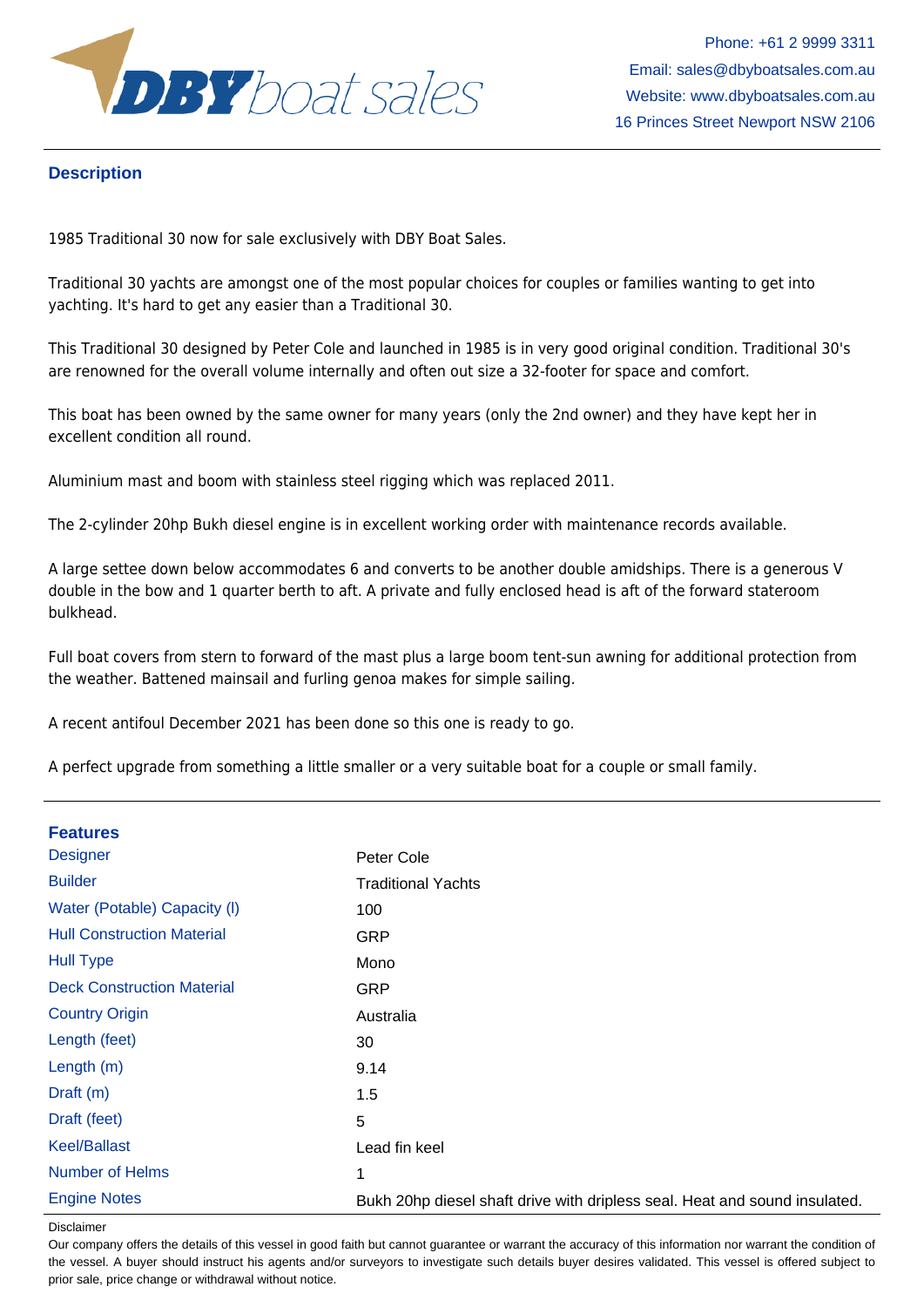

| <b>Number Of Engines</b>                  | 1                                                                           |
|-------------------------------------------|-----------------------------------------------------------------------------|
| <b>Engine Standard</b>                    | <b>Bukh</b>                                                                 |
| <b>Stroke</b>                             | 4                                                                           |
| <b>Engine Hours</b>                       | No hour meter fitted                                                        |
| Horse Power (hp)                          | 20                                                                          |
| <b>Drive Type</b>                         | Shaft with dripless seal                                                    |
| <b>Engine Room</b>                        | Heat and sound insulated located below companionway steps.                  |
| <b>Number of Batteries</b>                | 2 new 2022                                                                  |
| <b>Fuel Type</b>                          | <b>Diesel</b>                                                               |
| <b>Number of Fuel Tanks</b>               | 1 stainless steel                                                           |
| Fuel Tank Capacity (L)                    | 60 litre stainless steel                                                    |
| Propeller                                 | 2 blade fixed                                                               |
| <b>Steering System</b>                    | stainless wheel                                                             |
| <b>Accomodation Notes</b>                 | V berth forward, large double from the drop down settee, single bunk to     |
|                                           | starboard, aft quarter berth                                                |
| <b>Number of Berths</b>                   | 6                                                                           |
| <b>Number of Showers</b>                  | 1                                                                           |
| <b>Shower Type</b>                        | Hand held shower rose on flexible hose with bracket                         |
| <b>Number of Toilets</b>                  | 1                                                                           |
| <b>Toilet Type</b>                        | Manual marine, 1 year old                                                   |
| Holding Tank (L)                          | No                                                                          |
| <b>Galley Notes</b>                       | U shaped galley, gas 2 ring burner plus oven and grill, deep icebox         |
| <b>Stove</b>                              | Gas 2 ring burner plus grill and oven. NSW certified 2019                   |
| Refrigeration                             | Large icebox                                                                |
| <b>Number of Sinks</b>                    | 1 stainless steel                                                           |
| <b>Entertainment and Appliances Notes</b> | Sony AM/FM sound system with speakers, USB input for charging and           |
|                                           | auxiliary appliance                                                         |
| Anchor / Winch                            | Electric anchor winch. Gal chain and CQR anchor                             |
| <b>Bilge Pump</b>                         | 1 x auto plus 1 manual                                                      |
| <b>Deck Gear</b>                          | Self tailing deck wiches, boat hook, fenders x 6, spinnaker pole, boarding  |
|                                           | ladder, 2 large opening hatches, cockpit cushions, self tailing wiches,     |
|                                           | cockpit table and drinks holder, boat hook                                  |
| Mast/Rigging                              | Aluminium mast and boom with stainless wire rigging 2011.                   |
| Sail Inventory                            | Battened main in boom bag, furling genoa, storm jib                         |
| <b>Electrics</b>                          | 12v throughout, 2 batteries, 1 engine plus 1 house with isolator switch     |
| <b>Electronics Navigation</b>             | Binnacle compass, barometer, clock                                          |
| <b>Dinghy</b>                             | Inflatable with rigid floor 3.4m plus oars, no outboard.                    |
| <b>Covers</b>                             | Full boat cover from stern to foreward of mast, boom tent-sun awning,       |
|                                           | spray dodger, boom bag                                                      |
| <b>Safety Gear</b>                        | Horseshoe life ring, life jackets, danbouy, fire blanket, fire extinguisher |

Disclaimer

Our company offers the details of this vessel in good faith but cannot guarantee or warrant the accuracy of this information nor warrant the condition of the vessel. A buyer should instruct his agents and/or surveyors to investigate such details buyer desires validated. This vessel is offered subject to prior sale, price change or withdrawal without notice.